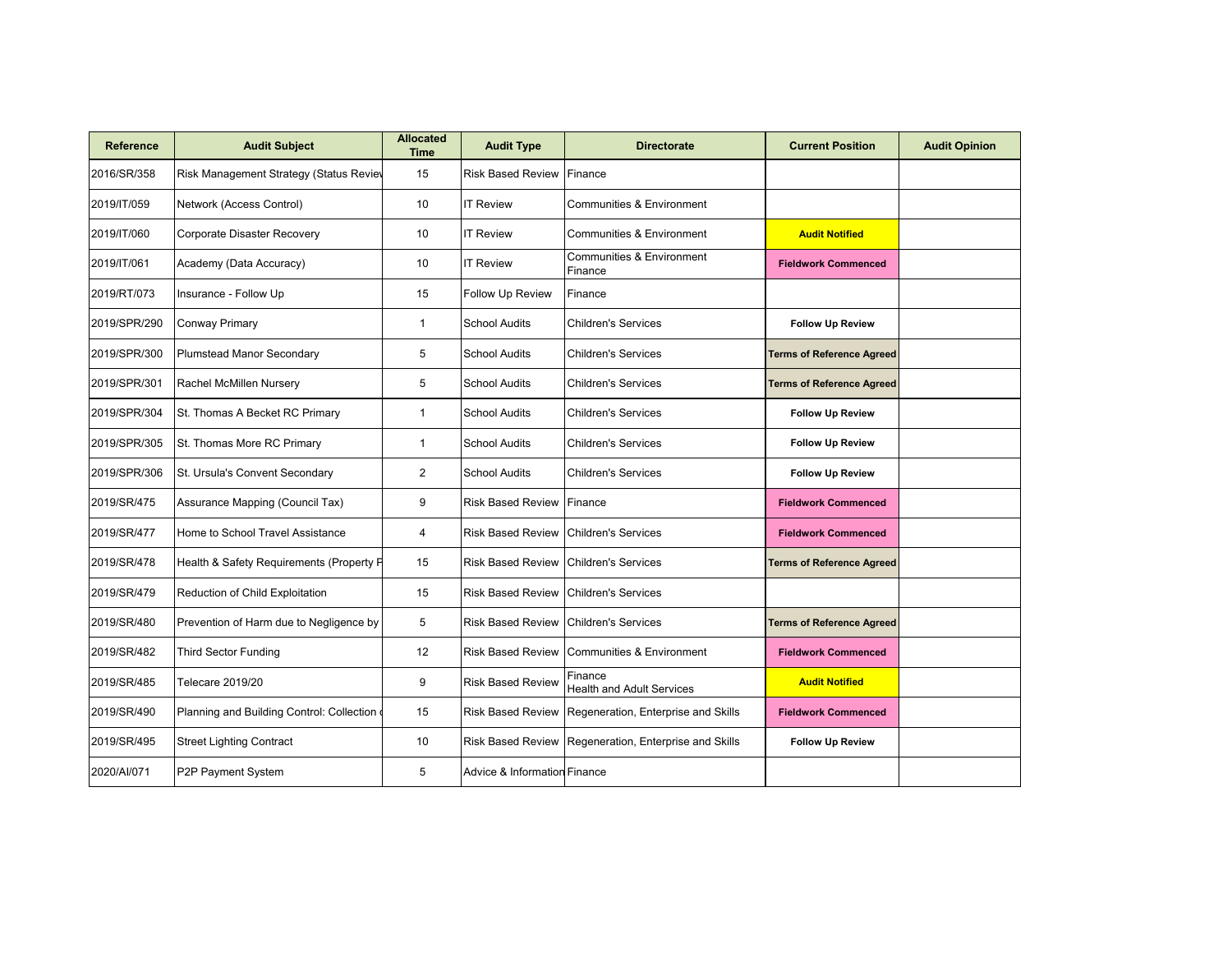| <b>Reference</b> | <b>Audit Subject</b>                          | <b>Allocated</b><br><b>Time</b> | <b>Audit Type</b>                       | <b>Directorate</b>                                         | <b>Current Position</b>    | <b>Audit Opinion</b> |
|------------------|-----------------------------------------------|---------------------------------|-----------------------------------------|------------------------------------------------------------|----------------------------|----------------------|
| 2020/AI/072      | Scheme of Delegation                          | 5                               | <b>Advice &amp; Information Finance</b> |                                                            |                            |                      |
| 2020/IT/063      | "Business As Usual" Control                   | 10                              | <b>IT Review</b>                        | <b>Communities &amp; Environment</b>                       |                            |                      |
| 2020/RT/075      | Internal Charging Arrangements - Follow U     | 15                              | Follow Up Review                        | Finance                                                    |                            |                      |
| 2020/RT/076      | Financial Protection and Apointeeship - Fo    | 15                              | Follow Up Review                        | <b>Health and Adult Services</b>                           |                            |                      |
| 2020/RT/077      | <b>Clinical Commissioning Group Arrangeme</b> | 10                              | Follow Up Review                        | <b>Health and Adult Services</b>                           |                            |                      |
| 2020/RT/078      | AM Pay Banding - Follow Up                    | 15                              | Follow Up Review                        | Housing and Safer Communities                              | <b>Fieldwork Commenced</b> |                      |
| 2020/RT/079      | Vehicle Usage and Fuel Consumption - Fo       | 10                              | Follow Up Review                        | Communities & Environment<br>Housing and Safer Communities |                            |                      |
| 2020/RT/080      | Event Management - Follow Up                  | 5                               | Follow Up Review                        | Communities & Environment                                  |                            |                      |
| 2020/RT/081      | CMDB - Control of ICT Inventory               | 15                              | Follow Up Review                        | Communities & Environment                                  |                            |                      |
| 2020/SPR/311     | Alexander McLeod Primary                      | 5                               | <b>School Audits</b>                    | <b>Children's Services</b>                                 |                            |                      |
| 2020/SPR/312     | <b>Bannockburn Primary</b>                    | 5                               | <b>School Audits</b>                    | <b>Children's Services</b>                                 |                            |                      |
| 2020/SPR/313     | Cardwell Primary                              | 5                               | <b>School Audits</b>                    | <b>Children's Services</b>                                 |                            |                      |
| 2020/SPR/314     | <b>Cherry Orchard Primary</b>                 | 5                               | <b>School Audits</b>                    | <b>Children's Services</b>                                 |                            |                      |
| 2020/SPR/315     | Eltham Hill Secondary                         | 5                               | <b>School Audits</b>                    | <b>Children's Services</b>                                 |                            |                      |
| 2020/SPR/316     | Eltham CE Primary                             | 5                               | <b>School Audits</b>                    | <b>Children's Services</b>                                 |                            |                      |
| 2020/SPR/317     | <b>Fossdene Primary</b>                       | 5                               | <b>School Audits</b>                    | <b>Children's Services</b>                                 |                            |                      |
| 2020/SPR/318     | <b>Gordon Primary</b>                         | 5                               | <b>School Audits</b>                    | <b>Children's Services</b>                                 |                            |                      |
| 2020/SPR/319     | Greenslade Primary                            | 5                               | <b>School Audits</b>                    | <b>Children's Services</b>                                 |                            |                      |
| 2020/SPR/320     | Henwick Primary                               | 5                               | <b>School Audits</b>                    | <b>Children's Services</b>                                 |                            |                      |
| 2020/SPR/321     | James Wolfe Primary                           | 5                               | <b>School Audits</b>                    | <b>Children's Services</b>                                 |                            |                      |
| 2020/SPR/322     | Kidbrooke Park Primary                        | 5                               | <b>School Audits</b>                    | <b>Children's Services</b>                                 |                            |                      |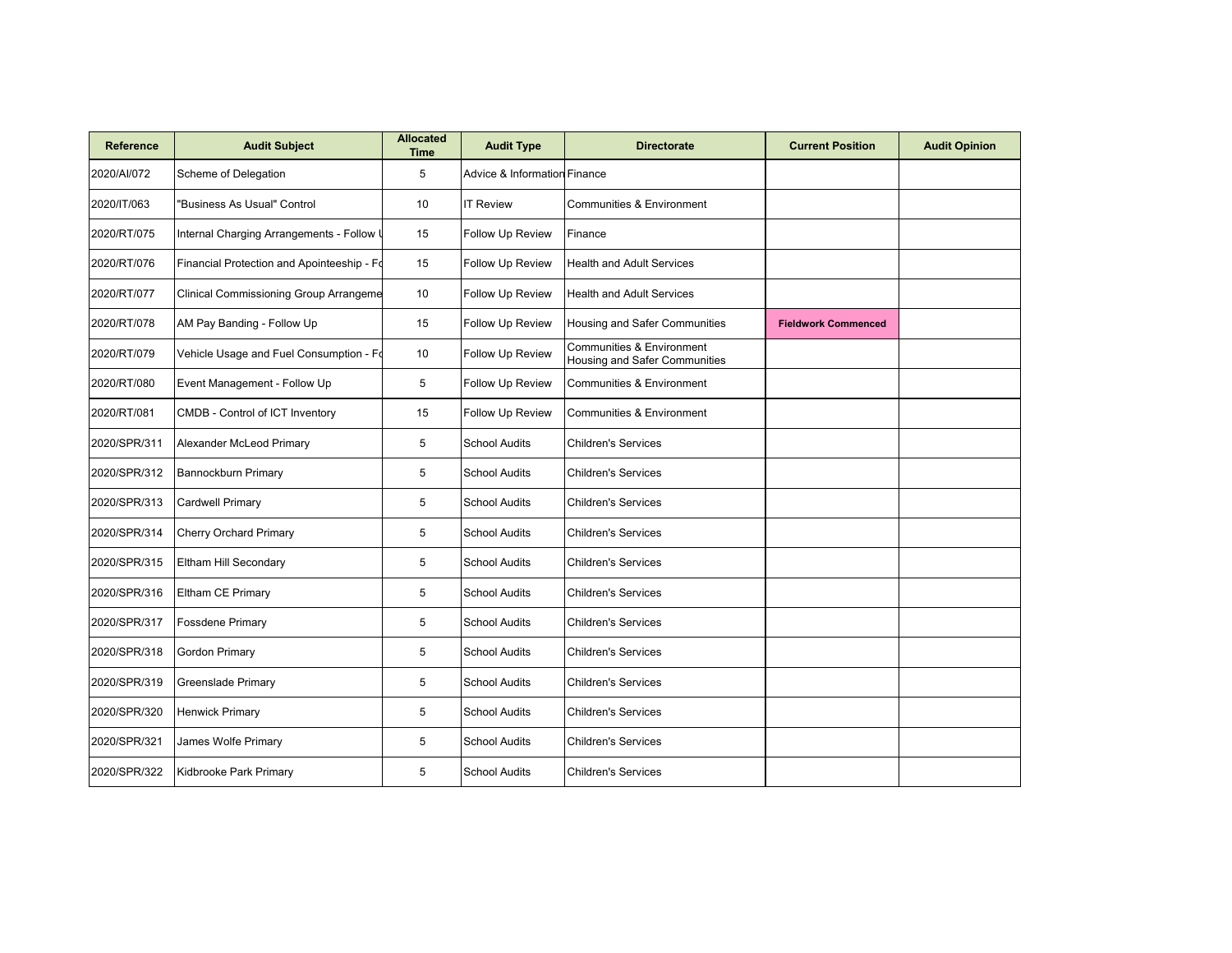| <b>Reference</b> | <b>Audit Subject</b>                      | <b>Allocated</b><br><b>Time</b> | <b>Audit Type</b>           | <b>Directorate</b>                                             | <b>Current Position</b>    | <b>Audit Opinion</b> |
|------------------|-------------------------------------------|---------------------------------|-----------------------------|----------------------------------------------------------------|----------------------------|----------------------|
| 2020/SPR/323     | Kings Oak Secondary School                | 2                               | <b>School Audits</b>        | <b>Children's Services</b>                                     |                            |                      |
| 2020/SPR/324     | Morden Mount Primary                      | 5                               | <b>School Audits</b>        | <b>Children's Services</b>                                     |                            |                      |
| 2020/SPR/325     | Mulgrave Primary                          | 5                               | <b>School Audits</b>        | <b>Children's Services</b>                                     |                            |                      |
| 2020/SPR/326     | Newhaven Pupil Referral Unit              | 5                               | <b>School Audits</b>        | <b>Children's Services</b>                                     |                            |                      |
| 2020/SPR/327     | Our Lady of Grace RC Primary              | 5                               | <b>School Audits</b>        | <b>Children's Services</b>                                     |                            |                      |
| 2020/SPR/328     | <b>Sherington Primary</b>                 | 5                               | <b>School Audits</b>        | <b>Children's Services</b>                                     |                            |                      |
| 2020/SPR/329     | St. Joseph's RC Primary                   | 5                               | <b>School Audits</b>        | <b>Children's Services</b>                                     |                            |                      |
| 2020/SPR/330     | St. Margaret Clitherow RC Primary         | 5                               | <b>School Audits</b>        | <b>Children's Services</b>                                     |                            |                      |
| 2020/SPR/331     | <b>Waterside Special Primary</b>          | 5                               | <b>School Audits</b>        | <b>Children's Services</b>                                     |                            |                      |
| 2020/SPR/332     | <b>Wyborne Primary</b>                    | 5                               | <b>School Audits</b>        | <b>Children's Services</b>                                     |                            |                      |
| 2020/SR/501      | Accounts Payable (Creditors) 2020/21      | 5                               | <b>Material System</b>      | Finance                                                        | <b>Final Report Issued</b> | <b>High</b>          |
| 2020/SR/504      | Council Tax 2020/21                       | 5                               | <b>Material System</b>      | Finance                                                        | <b>Final Report Issued</b> | High                 |
| 2020/SR/505      | Council Tax Support / Housing Benefit 202 | 15                              | <b>Material System</b>      | Finance                                                        | <b>Fieldwork Commenced</b> |                      |
| 2020/SR/507      | NNDR 2020/21                              | 10                              | <b>Material System</b>      | Finance                                                        | <b>Fieldwork Commenced</b> |                      |
| 2020/SR/509      | Pension Fund Management 2020/21           | 10                              | <b>Material System</b>      | Finance                                                        | <b>Final Report Issued</b> | High                 |
| 2020/SR/510      | Housing Rents 2020/21                     | 10                              | <b>Material System</b>      | Housing and Safer Communities                                  | <b>Draft Report issued</b> |                      |
| 2020/SR/511      | <b>School Place Planning</b>              | 15                              | <b>Risk Based Review</b>    | <b>Children's Services</b>                                     |                            |                      |
| 2020/SR/512      | <b>SENDIASS</b>                           | 15                              | <b>Risk Based Review</b>    | <b>Children's Services</b>                                     |                            |                      |
| 2020/SR/513      | Out of Court Disposals                    | 15                              | <b>Risk Based Review</b>    | <b>Children's Services</b>                                     | <b>Audit Notified</b>      |                      |
| 2020/SR/514      | Frameworki Replacement                    | 10                              | <b>Risk Based Review</b>    | <b>Children's Services</b><br><b>Health and Adult Services</b> |                            |                      |
| 2020/SR/515      | Eltham Crematorium 2019/20                | 5                               | <b>Annual Certification</b> | <b>Communities &amp; Environment</b>                           |                            |                      |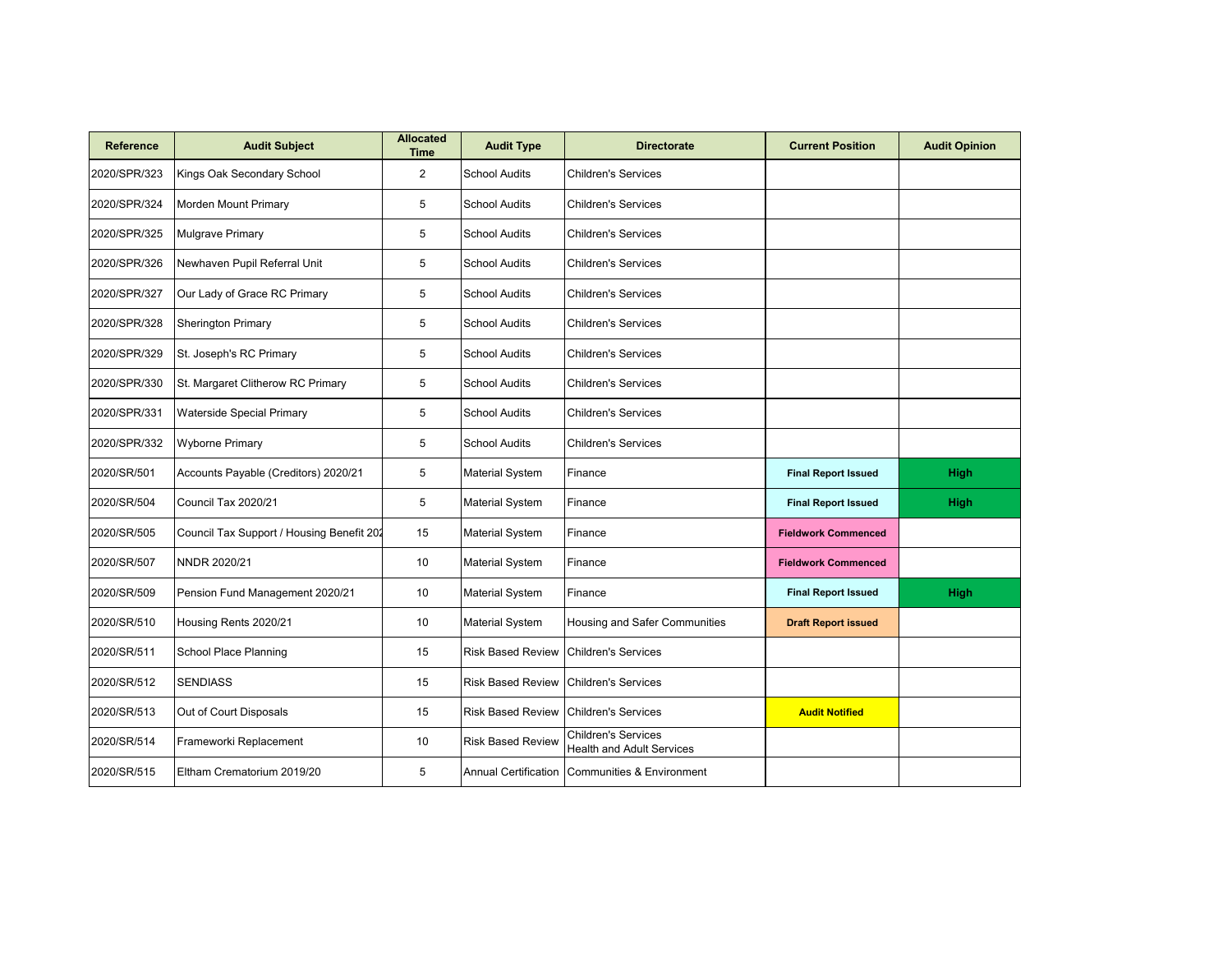| <b>Reference</b> | <b>Audit Subject</b>                     | <b>Allocated</b><br><b>Time</b> | <b>Audit Type</b>        | <b>Directorate</b>                  | <b>Current Position</b>          | <b>Audit Opinion</b> |
|------------------|------------------------------------------|---------------------------------|--------------------------|-------------------------------------|----------------------------------|----------------------|
| 2020/SR/519      | <b>GLL Contract</b>                      | 10                              | <b>Risk Based Review</b> | Communities & Environment           | <b>Cancelled</b>                 |                      |
| 2020/SR/520      | <b>Commercial Waste Collection</b>       | 15                              | <b>Risk Based Review</b> | Communities & Environment           |                                  |                      |
| 2020/SR/521      | <b>Complaints Procedure</b>              | 10                              | <b>Risk Based Review</b> | Communities & Environment           | <b>Fieldwork Commenced</b>       |                      |
| 2020/SR/522      | <b>GDPR Compliance</b>                   | 15                              | <b>Risk Based Review</b> | Communities & Environment           |                                  |                      |
| 2020/SR/526      | <b>Housing Allocation</b>                | 20                              | <b>Risk Based Review</b> | Housing and Safer Communities       | <b>Terms of Reference Agreed</b> |                      |
| 2020/SR/528      | Health & Adult Services Debt Recovery    | 10                              | <b>Risk Based Review</b> | <b>Health and Adult Services</b>    |                                  |                      |
| 2020/SR/529      | Nil Recourse to Public Funds 2020/21     | 15                              | <b>Risk Based Review</b> | <b>Health and Adult Services</b>    |                                  |                      |
| 2020/SR/530      | S106 / CIL 2020/21                       | 10                              | <b>Risk Based Review</b> | Regeneration, Enterprise and Skills |                                  |                      |
| 2020/SR/531      | E-business Support Programme             | 10                              | <b>Risk Based Review</b> | Regeneration, Enterprise and Skills | <b>Fieldwork Commenced</b>       |                      |
| 2020/SR/532      | <b>Woolwich Estates Project</b>          | 10                              | <b>Risk Based Review</b> | Regeneration, Enterprise and Skills | <b>Fieldwork Commenced</b>       |                      |
| 2020/SR/539      | <b>Residential Care Provision</b>        | 15                              | <b>Risk Based Review</b> | <b>Health and Adult Services</b>    |                                  |                      |
| 2021/RT/082      | Leaseholder Service Charges              | 10                              | Follow Up Review         | Housing and Safer Communities       |                                  |                      |
| 2021/RT/083      | Tied Accommodation - Follow Up           | 5                               | Follow Up Review         | Finance                             |                                  |                      |
| 2021/SPR/333     | <b>Boxgrove Primary</b>                  | 5                               | <b>School Audits</b>     | <b>Children's Services</b>          |                                  |                      |
| 2021/SPR/334     | <b>Charlton Manor Primary</b>            | 6                               | <b>School Audits</b>     | <b>Children's Services</b>          | <b>Fieldwork Commenced</b>       |                      |
| 2021/SPR/335     | Christ Church CE Primary                 | 5                               | <b>School Audits</b>     | <b>Children's Services</b>          |                                  |                      |
| 2021/SPR/336     | Christ Church CE Primary (Shooters Hill) | 5                               | <b>School Audits</b>     | <b>Children's Services</b>          |                                  |                      |
| 2021/SPR/337     | De Lucy Primary                          | 5                               | <b>School Audits</b>     | <b>Children's Services</b>          |                                  |                      |
| 2021/SPR/338     | Ealdham Primary                          | 5                               | <b>School Audits</b>     | <b>Children's Services</b>          |                                  |                      |
| 2021/SPR/339     | <b>Eglinton Primary</b>                  | 5                               | <b>School Audits</b>     | <b>Children's Services</b>          |                                  |                      |
| 2021/SPR/340     | <b>Gallions Mount Primary</b>            | 5                               | <b>School Audits</b>     | <b>Children's Services</b>          |                                  |                      |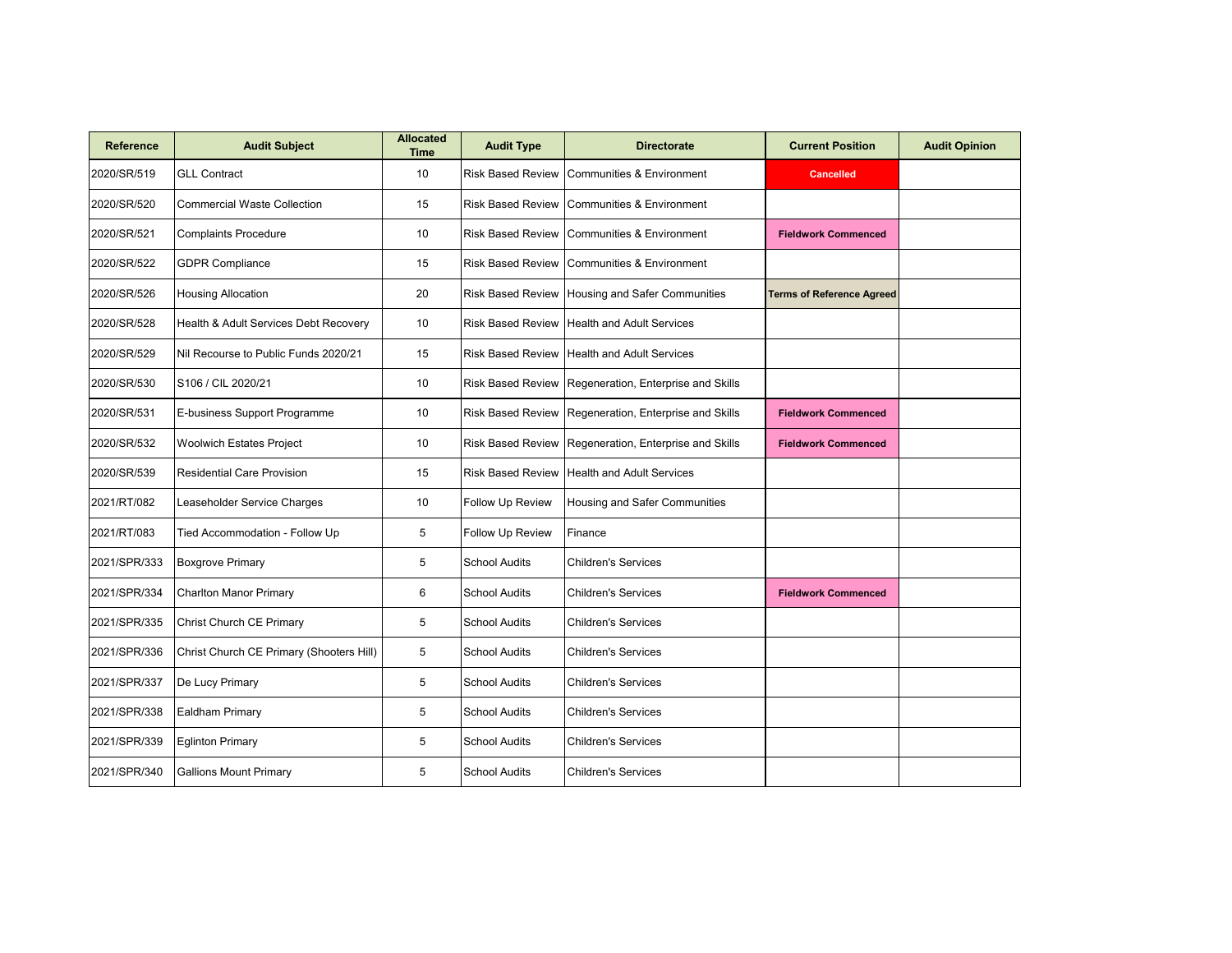| <b>Reference</b> | <b>Audit Subject</b>                      | <b>Allocated</b><br><b>Time</b> | <b>Audit Type</b>              | <b>Directorate</b>         | <b>Current Position</b> | <b>Audit Opinion</b> |
|------------------|-------------------------------------------|---------------------------------|--------------------------------|----------------------------|-------------------------|----------------------|
| 2021/SPR/343     | <b>Hawksmoor Primary</b>                  | 5                               | <b>School Audits</b>           | <b>Children's Services</b> |                         |                      |
| 2021/SPR/344     | <b>Heronsgate Primary</b>                 | 5                               | <b>School Audits</b>           | <b>Children's Services</b> |                         |                      |
| 2021/SPR/345     | <b>Holy Family RC Primary</b>             | 5                               | <b>School Audits</b>           | <b>Children's Services</b> |                         |                      |
| 2021/SPR/346     | <b>Linton Mead Primary</b>                | 5                               | <b>School Audits</b>           | <b>Children's Services</b> |                         |                      |
| 2021/SPR/347     | <b>Plumcroft Primary</b>                  | 5                               | <b>School Audits</b>           | <b>Children's Services</b> |                         |                      |
| 2021/SPR/348     | Pound Park Nursery                        | 5                               | <b>School Audits</b>           | <b>Children's Services</b> |                         |                      |
| 2021/SPR/349     | St. Alfege with St. Peter's CE Primary    | 5                               | <b>School Audits</b>           | <b>Children's Services</b> |                         |                      |
| 2021/SPR/350     | St. Mary Magdalene CE Primary             | 5                               | <b>School Audits</b>           | <b>Children's Services</b> |                         |                      |
| 2021/SPR/351     | St. Patrick's RC Primary                  | 5                               | <b>School Audits</b>           | <b>Children's Services</b> |                         |                      |
| 2021/SR/544      | Accounts Payable (Creditors) 2021/22      | 15                              | <b>Material System</b>         | Finance                    |                         |                      |
| 2021/SR/545      | Accounts Receivable (Sundry Debtors) 20   | 15                              | <b>Material System</b>         | Finance                    |                         |                      |
| 2021/SR/546      | Council Tax 2021/22                       | 15                              | <b>Material System</b>         | Finance                    |                         |                      |
| 2021/SR/547      | Council Tax Support / Housing Benefit 202 | 15                              | <b>Material System</b>         | Finance                    |                         |                      |
| 2021/SR/548      | Cash Receipting & Banking 2021/22         | 5                               | Material System                | Finance                    |                         |                      |
| 2021/SR/549      | General Ledger 2021/22                    | 5                               | <b>Material System</b>         | Finance                    |                         |                      |
| 2021/SR/550      | NNDR 2021/22                              | 15                              | Material System                | Finance                    |                         |                      |
| 2021/SR/551      | Payroll 2021/22                           | 15                              | <b>Material System</b>         | Finance                    |                         |                      |
| 2021/SR/552      | Pension Fund Management                   | 10                              | <b>Material System</b>         | Finance                    |                         |                      |
| 2021/SR/553      | Covid-19 Related Grants                   | 15                              | <b>Annual Certification</b>    | Finance                    |                         |                      |
| 2021/SR/554      | Eltham Crematorium                        | 5                               | Annual Certification           | Finance                    |                         |                      |
| 2021/SR/555      | <b>Starting Blocks</b>                    | 4                               | Annual Certification   Finance |                            |                         |                      |